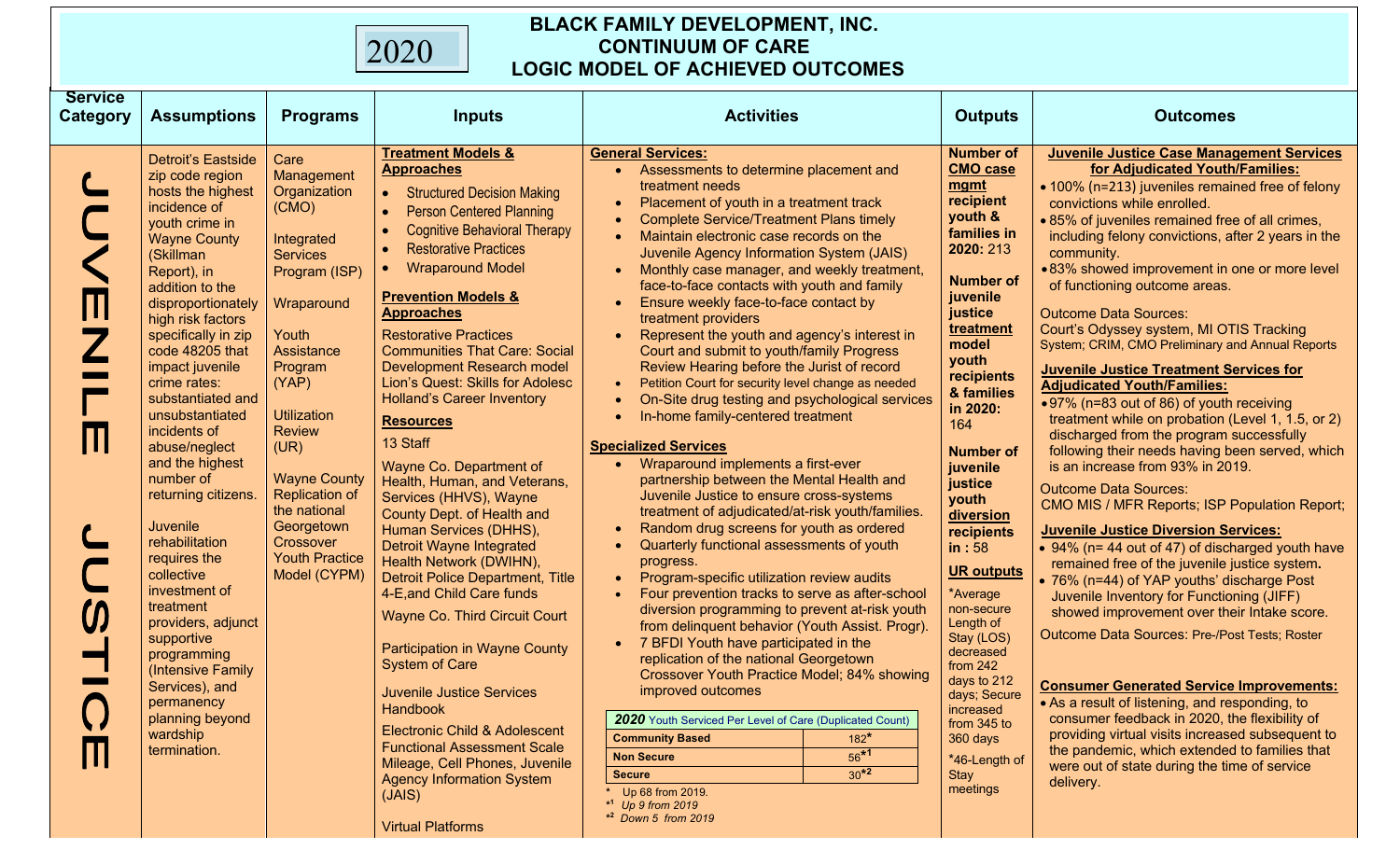| <b>Service</b><br><b>Category</b> | <b>Assumptions</b>                                                                                                                                                                                             | <b>Programs</b>                                                                                                                                                                                                                                                                                                                                                                                                                                                                                                     | <b>Inputs</b>                                                                                                                                                                                                                                                                                                                                                                                                                                                                                                                                                                                                                                                                                                                                                                                                                                                                                                                                                                                                                                                                 | <b>Activities</b>                                                                                                                                                                                                                                                                                                                                                                                                                                                                                                                                                                                                                                                                                                                                                                                                                                                                                                                                                                                                                                                                                                                                                                                                                                                                                                                                                                                                                                                                                                                                                                                                                                                                                               | <b>Outputs</b>                                                                                                                                                                                                                                                                                                                                                                                                                                                                                                                                      | <b>Outcomes</b>                                                                                                                                                                                                                                                                                                                                                                                                                                                                                                                                                                                                                                                                                                                                                                                                                                                                                                                                                                                                                                                                                                                                                                                                                                                                                                                                                                                                                                                                                                                                                                                                                                                                                                                                                                                                                  |
|-----------------------------------|----------------------------------------------------------------------------------------------------------------------------------------------------------------------------------------------------------------|---------------------------------------------------------------------------------------------------------------------------------------------------------------------------------------------------------------------------------------------------------------------------------------------------------------------------------------------------------------------------------------------------------------------------------------------------------------------------------------------------------------------|-------------------------------------------------------------------------------------------------------------------------------------------------------------------------------------------------------------------------------------------------------------------------------------------------------------------------------------------------------------------------------------------------------------------------------------------------------------------------------------------------------------------------------------------------------------------------------------------------------------------------------------------------------------------------------------------------------------------------------------------------------------------------------------------------------------------------------------------------------------------------------------------------------------------------------------------------------------------------------------------------------------------------------------------------------------------------------|-----------------------------------------------------------------------------------------------------------------------------------------------------------------------------------------------------------------------------------------------------------------------------------------------------------------------------------------------------------------------------------------------------------------------------------------------------------------------------------------------------------------------------------------------------------------------------------------------------------------------------------------------------------------------------------------------------------------------------------------------------------------------------------------------------------------------------------------------------------------------------------------------------------------------------------------------------------------------------------------------------------------------------------------------------------------------------------------------------------------------------------------------------------------------------------------------------------------------------------------------------------------------------------------------------------------------------------------------------------------------------------------------------------------------------------------------------------------------------------------------------------------------------------------------------------------------------------------------------------------------------------------------------------------------------------------------------------------|-----------------------------------------------------------------------------------------------------------------------------------------------------------------------------------------------------------------------------------------------------------------------------------------------------------------------------------------------------------------------------------------------------------------------------------------------------------------------------------------------------------------------------------------------------|----------------------------------------------------------------------------------------------------------------------------------------------------------------------------------------------------------------------------------------------------------------------------------------------------------------------------------------------------------------------------------------------------------------------------------------------------------------------------------------------------------------------------------------------------------------------------------------------------------------------------------------------------------------------------------------------------------------------------------------------------------------------------------------------------------------------------------------------------------------------------------------------------------------------------------------------------------------------------------------------------------------------------------------------------------------------------------------------------------------------------------------------------------------------------------------------------------------------------------------------------------------------------------------------------------------------------------------------------------------------------------------------------------------------------------------------------------------------------------------------------------------------------------------------------------------------------------------------------------------------------------------------------------------------------------------------------------------------------------------------------------------------------------------------------------------------------------|
| Ш                                 | Individual, family,<br>and group<br>treatment for<br>mental health<br>disorders<br>increases the<br>youth's/family's<br>capacity to<br>function self-<br>sufficiently, and<br>avoid out-of-<br>home placement. | <b>Treatment</b><br>Supportive<br><b>Techniques</b><br>Assisting and<br>Growth<br>Empowerment<br><b>Solutions</b><br>(STAGES)<br>Empowering<br>Parents and<br>Innovating<br>(Strengthening)<br>Children<br>(EPIC)<br>Wraparound<br>Parent<br>Management<br>Training $-$<br>Oregon<br>(PMTO)<br>School-<br><b>Based Mental</b><br>Health<br><b>Treatment and</b><br><b>Services</b><br>Prevention<br><b>Youth Peer</b><br>Support<br>Parent<br>Support<br><b>Partner Svcs</b><br>System of<br>Care (Youth<br>United) | <u><b>Treatment Models &amp;</b></u><br><b>Approaches</b><br><b>Cognitive Behavioral Therapy</b><br>(CBT) Interventions/BFDI CBT<br>Curriculum<br><b>Wraparound Model</b><br><b>Trauma-Focused Cognitive</b><br><b>Behavioral Therapy</b><br><b>Resources</b><br>24 Qualified Mental Health<br><b>Professional Staff</b><br>2.5 Wraparound staff<br>2 Psychiatrists<br>1 Billing Adjudicator<br>4 Master's level intern<br>3 Youth Advocates; 1 Lead<br>Youth Leadership Curriculum<br>developed by East Region<br>(BFDI) Youth United<br><b>MCBAP Credentialed Mental</b><br>Health Staff demonstrating co-<br>occurring disorder competency<br>Detroit-Wayne Integrated<br><b>Health Network (DWIHN)</b><br>Funding<br><b>Electronic Child &amp; Adolescent</b><br><b>Functional Assessment Scale</b><br>(eCAFAS)<br><b>Grand Rounds and Wayne</b><br><b>State University Trainings</b><br>13 schools receiving school-<br>based services, and other<br>schools partnering on behalf of<br>their students' services<br><b>RedCap Fidelity Software</b><br><b>Telehealth</b> | <b>General Services:</b><br>Assessments (CAFAS, LOCUS, MIDAS, Trauma)<br>Screenings, Diagnoses<br>• Case Management<br>• Home- and community-based interventions<br>Strength-based, Person-centered approach<br>Child/family safety education and techniques<br>Crisis Interventions & 24/7/365 availability<br>Staff growth and development trainings<br><b>Integrated Physical Health / Behavioral Health Care:</b><br>BFDI's physical health clinic continues to serve youth<br>in partnership with Detroit Wayne County Health<br>Authority (D.B.A "Authority Health")<br>One attending Pediatrician staffs the clinic for BFDI<br><b>Specialized Services:</b><br>• Trauma - Focused Cognitive Behavioral Services<br>• Wraparound Model<br>• Parent-Management Training - Oregon (PMTO), and<br>the new PMTO group model known as Parenting<br>Through Change (PTC); 1 staff became certified.<br>• 6 staff completed TRAILS model training<br>• Medicaid billable Youth Peer Support<br>• Psychiatric services<br>• 13 families were served by our Medicaid-billable<br>Parent Support Partner; assisted with methods of<br>forming alliances with multiple care coordinators<br>working with the families; self-care and parental<br>mental health needs<br>• Parent Support staff represented BFDI at State<br>Activities and Wayne County's Fatherhood Initiative<br>• Cognitive-behavioral therapy<br>• Assessments; Individual Plans of Service; Release<br>Plans; Crisis/Safety Plans; and Progress Notes<br>Cognitive-Behavioral Skill-building strategies<br>• Substance Abuse Prevention Education<br>• Restorative Practices Model<br>• Transportation<br>• Medication Management as necessary | <b>Number of</b><br>children's<br>receiving<br>treatment<br>in 2020:<br>STAGES:<br>98<br><b>EPIC: 65</b><br><b>Number of</b><br>youth who<br>served at a<br>home-<br>based level<br>of care: 32<br><b>Number of</b><br><b>Parent-</b><br><b>Mgmt</b><br>Training $-$<br>Oregon<br>model<br>recipients:<br>- Family: 7<br><b>Number of</b><br>Trauma-<br><b>Focused</b><br><b>Cognitive</b><br><b>Behavioral</b><br><b>Therapy</b><br>recipients:<br>43<br><b>Number of</b><br>youth<br>cont'd<br>beyond<br>age 18 for<br>medical<br>necessity:<br>5 | <b>Mental Health Treatment Services:</b><br>• 91% (n=148) of youth served in outpatient<br>mental health remained at home, not in out-of-<br>home care, including hospitalizations.<br>• 5 Therapist trained and certified by MDHHS to<br>provide TF-CBT with approved use of the -ST<br>Modifier<br>• 2 Therapists in a current training cohort<br>· Oct.2019 - September 30, 2020 eCAFAS data<br>indicated functional improvements in youth 7-18:<br>Over 265 consumer assessments were<br>completed with both a baseline and most<br>recent score to allow for comparison<br>59% youth tested were male: Mean age: 13<br>77% of the total population demonstrated<br>symptoms of Pervasive Behavioral<br>Impairment (PBI), which untreated is an<br>indicator of mental illness into adulthood.<br>60% of those youth improved & no longer<br>met the PBI criteria at most recent assmt.<br><b>Outcome Data Sources:</b><br><b>Functional Assessment Systems; Program Roster</b><br><b>Wraparound Services:</b><br>• 94% of youth served in Wraparound (n=16)<br>remained at home, not in out - of -care,<br>including hospitalizations.<br>● 94% of children served (n=16) demonstrated<br>improvement in level of functioning as a result of<br>family-centered care; giving the program an<br>average baseline to discharge improvement of<br>40 points (20 points beyond the 20 point<br>difference signifying meaningful improvement).<br><b>Medicaid Expansion: School - Based Mental</b><br><b>Health Prevention and Treatment</b><br>• BFDI's school-based contract provided the<br>following services throughout 13 schools:<br>- 6279 prevention services to 4663 students<br>- Mental health education to 2470 educators.<br>school professionals, and parents<br>- 3670 mental health treatment units to 81 youth |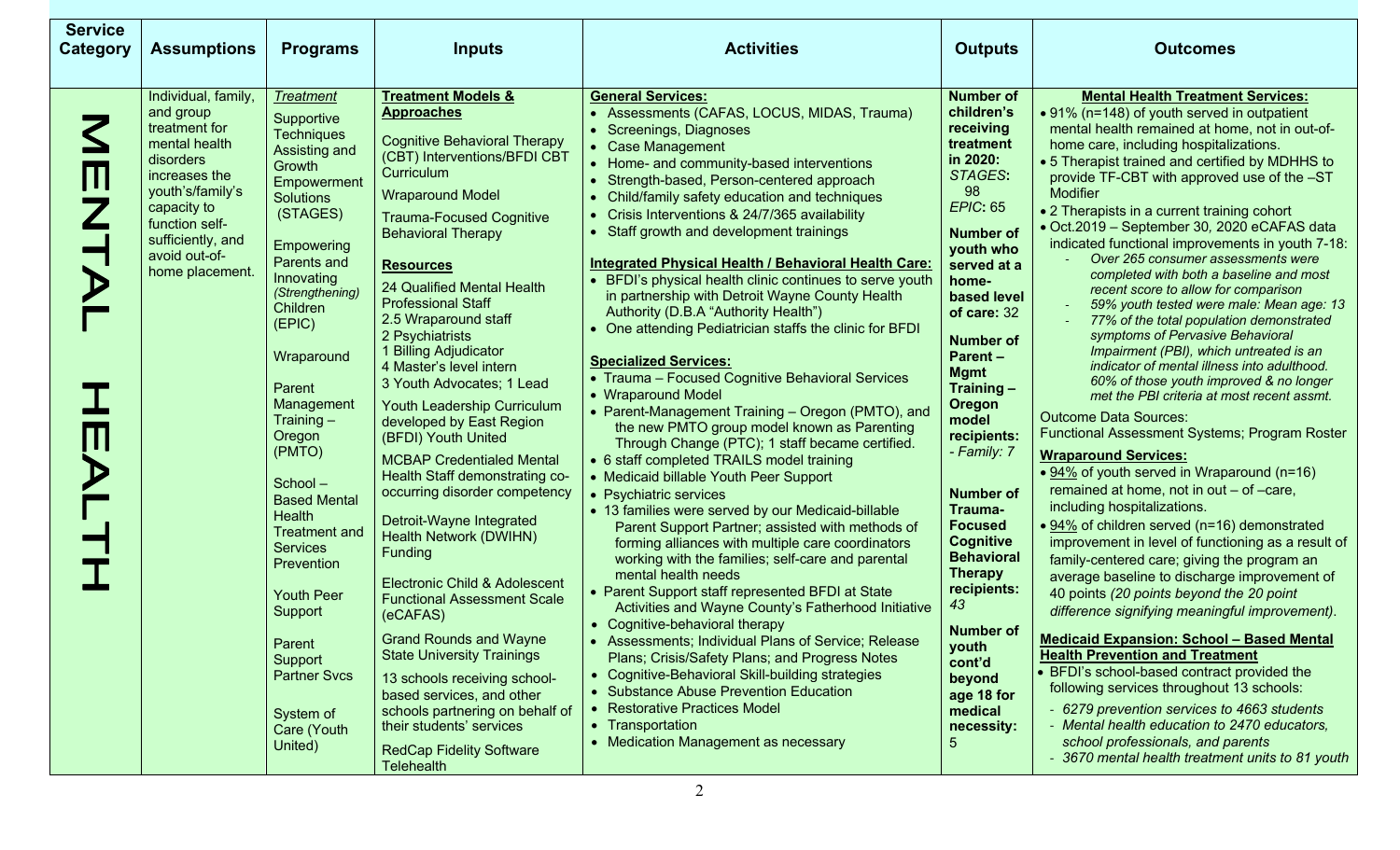| <b>Service</b> |                                                                                                        |                                                                                                                                                                                                                                                                                                                                                                                                                                                                                         |                                                                                                                                                                                                                                                                                                                                                                                                                                                                                                                                                                                                                                                                                                                                                                                                                                                                                                                                                                                                                                                                                                    |                                                                                                                                                                                                                                                                                                                                                                                                                                                                                                                                                                                                                                                                                                                                                                                                                                                                                                                                                                                                                                                                                                                                                                                                                                                                                                                                                                                                                                                                                                                                                                                                                                                                                                                                                                                                                                                                        |                                                                                                                                                                                                                                                                                                                                                                                                                                                 |                                                                                                                                                                                                                                                                                                                                                                                                                                                                                                                                                                                                                                                                                                                                                                                                                                                                                                                                                                                                                                                                                                                                                                                                                                                                                                                                                                                                                                                                                                                                                                                                                                                                                                                                                                                                                              |
|----------------|--------------------------------------------------------------------------------------------------------|-----------------------------------------------------------------------------------------------------------------------------------------------------------------------------------------------------------------------------------------------------------------------------------------------------------------------------------------------------------------------------------------------------------------------------------------------------------------------------------------|----------------------------------------------------------------------------------------------------------------------------------------------------------------------------------------------------------------------------------------------------------------------------------------------------------------------------------------------------------------------------------------------------------------------------------------------------------------------------------------------------------------------------------------------------------------------------------------------------------------------------------------------------------------------------------------------------------------------------------------------------------------------------------------------------------------------------------------------------------------------------------------------------------------------------------------------------------------------------------------------------------------------------------------------------------------------------------------------------|------------------------------------------------------------------------------------------------------------------------------------------------------------------------------------------------------------------------------------------------------------------------------------------------------------------------------------------------------------------------------------------------------------------------------------------------------------------------------------------------------------------------------------------------------------------------------------------------------------------------------------------------------------------------------------------------------------------------------------------------------------------------------------------------------------------------------------------------------------------------------------------------------------------------------------------------------------------------------------------------------------------------------------------------------------------------------------------------------------------------------------------------------------------------------------------------------------------------------------------------------------------------------------------------------------------------------------------------------------------------------------------------------------------------------------------------------------------------------------------------------------------------------------------------------------------------------------------------------------------------------------------------------------------------------------------------------------------------------------------------------------------------------------------------------------------------------------------------------------------------|-------------------------------------------------------------------------------------------------------------------------------------------------------------------------------------------------------------------------------------------------------------------------------------------------------------------------------------------------------------------------------------------------------------------------------------------------|------------------------------------------------------------------------------------------------------------------------------------------------------------------------------------------------------------------------------------------------------------------------------------------------------------------------------------------------------------------------------------------------------------------------------------------------------------------------------------------------------------------------------------------------------------------------------------------------------------------------------------------------------------------------------------------------------------------------------------------------------------------------------------------------------------------------------------------------------------------------------------------------------------------------------------------------------------------------------------------------------------------------------------------------------------------------------------------------------------------------------------------------------------------------------------------------------------------------------------------------------------------------------------------------------------------------------------------------------------------------------------------------------------------------------------------------------------------------------------------------------------------------------------------------------------------------------------------------------------------------------------------------------------------------------------------------------------------------------------------------------------------------------------------------------------------------------|
| Category       | <b>Assumptions</b>                                                                                     | <b>Programs</b>                                                                                                                                                                                                                                                                                                                                                                                                                                                                         | <b>Inputs</b>                                                                                                                                                                                                                                                                                                                                                                                                                                                                                                                                                                                                                                                                                                                                                                                                                                                                                                                                                                                                                                                                                      | <b>Activities</b>                                                                                                                                                                                                                                                                                                                                                                                                                                                                                                                                                                                                                                                                                                                                                                                                                                                                                                                                                                                                                                                                                                                                                                                                                                                                                                                                                                                                                                                                                                                                                                                                                                                                                                                                                                                                                                                      | <b>Outputs</b>                                                                                                                                                                                                                                                                                                                                                                                                                                  | <b>Outcomes</b>                                                                                                                                                                                                                                                                                                                                                                                                                                                                                                                                                                                                                                                                                                                                                                                                                                                                                                                                                                                                                                                                                                                                                                                                                                                                                                                                                                                                                                                                                                                                                                                                                                                                                                                                                                                                              |
|                | Evidence-based<br>models of<br>treatment and<br>prevention yield<br>measurable<br>service<br>outcomes. | Detroit Wayne<br>Integrated<br><b>Health Network</b><br>(DWIHN):<br>- HOPE (OP)<br>$-F.R.E.E.$<br>(Finding<br><b>Resolution</b><br>Everyday through<br>Education)<br>Medicaid<br><b>DWIHN Jail</b><br><b>Plus Mental</b><br>Health and<br><b>Substance Use</b><br><b>Disorder</b><br>Relapse<br>Prevention<br>Services,<br>managed by the<br><b>Wayne County</b><br>Department of<br>Human, Health,<br>and Veterans,<br><b>Services</b><br>Division - Adult<br>Community<br>Corrections | <b>Treatment Models &amp;</b><br><b>Approaches</b><br>Motivational Interviewing<br><b>Cognitive Behavioral Therapy</b><br><b>National Drug Control Policy</b><br><b>Principles of Effective</b><br><b>Substance Abuse Treatment</b><br><b>Relapse Prevention</b><br><b>Prevention Models &amp;</b><br><b>Approaches</b><br>Lion's Quest: Skills for<br>Adolescence<br><b>Center for Substance Abuse</b><br>Prevention-endorsed<br>prevention curriculum for<br>children of addicted parents<br><b>Strengthening Families</b><br>curriculum<br><b>Community-Based Process</b><br><b>Prevention Model</b><br><b>Resources</b><br>3.0 FTE/2 Contractual<br><b>MCBAP</b> credentialed Staff;<br>.50 FTE admin. Asst.<br>Detroit Wayne Integrated<br><b>Health Network funding</b><br><b>Substance Abuse Treatment</b><br>and Prevention Licenses<br><b>MI Administrative Rules</b><br><b>ACCESS Urinalysis Lab</b><br>Partners: of Corrections,<br>CMO, faith & Detroit Police,<br>comm orgs<br>Bus Tickets, Mileage, COD<br>screening, ASAM, MHWIN,<br>Cell Phones, Office<br>Space/Equip, Telehealth | <b>General Services:</b><br>• Individual, group, marriage, co-dependency, and<br>family, counseling<br>• Didactic group education<br>• Support services to clients in the following areas:<br>financial, medical, optical, dental, employment,<br>housing, vocational, educational, psychological, child<br>care, clothing, food, and mental health services<br>Education about alcohol, tobacco, and other drugs<br>(ATOD) and its negative effects on individuals,<br>families, and communities<br>• Assessments, service plans, community referrals,<br>resource linking, monitoring, follow-up, advocacy,<br>and aftercare linkages<br>• Transportation assistance (bus tickets/staff vehicles)<br><b>Specialized Services:</b><br>• Degreed treatment staff, along with a PhD<br>Supervisor/Clinician, and PhD Vice President of<br><b>Clinical Services</b><br>• Intensive Outpatient, Prevention, and Relapse<br><b>Prevention Services Available</b><br>• Outpatient -group/didactic/individual/family therapy 1-<br>2 days/week for 1.0-2.0 hours/day<br>• Court-referred Mental Health and Substance Use<br>Relapse Prevention (Drug Court: 2 hours for 10<br>sessions; Mental Health: 1.5 hours for 15 sessions;<br>1:1 Case management services for 1 hour weekly)<br>• Relapse prevention focused on enhancing self-<br>control; anticipating recovery challenges; rewarding<br>non-drug use<br>• Contingency Management<br>• Urine Screens<br>• Referrals to AA/NA support groups<br>• Parent training of drug prevention<br>techniques/education to reduce their children's risk of<br>ATOD use (FREE)<br>• Advancing development/ enforcement of ATOD<br>ordinances, regulations, and legislation (FREE)<br>• Provision of competent services to co-occurring<br>disorder (mental health and substance abuse)<br>affected consumers and their families | <b>Number of</b><br>substance<br>abuse<br>treatment<br>customers<br>in 2020: 89<br>Number of<br>substance<br>abuse Jail<br><b>Plus</b><br><b>Relapse</b><br>customers<br>in 2020: 68<br><b>Number of</b><br>substance<br>abuse Jail<br><b>Plus</b><br>customers<br>referred for<br><b>Case Mgmt</b><br>only in<br>2020:<br>9<br><b>Number of</b><br>substance<br>abuse<br>prevention<br>recipients<br>to avert<br>addiction<br>in 2020:<br>1495 | <b>Substance Abuse Treatment Services:</b><br>• 98% of SUD adults served in outpatient<br>treatment, and 95% of youth consumers served,<br>remained free of hospitalizations and residential<br>admission.<br>Jail Plus Drug Court/Mental Health Court<br><b>Relapse Prvtn Services:</b><br>• 83% (n=54) of consumers successfully<br>completed the program.<br>• 93 Relapse Prevention mental health and<br>substance use disorder groups, on Saturdays at<br>the Circuit Court or virtually, and case<br>management sessions held in the community<br>• 5 program audits in 2020 without findings<br><b>Substance Abuse Prevention Services:</b><br>• 100% of families participating in Strengthening<br>Families curriculum demonstrated an increase in<br>knowledge from baseline to discharge, as<br>evidenced by pre- and post-test scores<br>• 12 parent Alcohol, Tobacco, and Other Drug and<br>prevention specific support groups.<br>• Prevention staff collaborated in 6 community<br>Substance Use prevention team events<br>• 162 youth revealed their increased awareness of<br>various substances including cigarettes, alcohol,<br>marijuana, prescription drugs, painkillers, and<br>vapor products.<br><b>Outcome Data Sources:</b><br>Program activity logs; Sign-In Sheets; MPDS Data<br>System Reports; Educational curriculums' pretest<br>and posttests; Detroit Wayne Integrated Health<br>Network MHWIN enrollment data; Progress<br>Notes; Discharge Summary; JPlus Case Mgmt<br>System; Self-Report; ACCESS Laboratory Drug<br><b>Screen Results; JIS</b><br><b>Consumer Generated Service Improvements:</b><br>• To improve accessibility to service delivery,<br>individual, group and prevention services were<br>expanded using virtual platforms, subsequent to<br>the global health crisis. |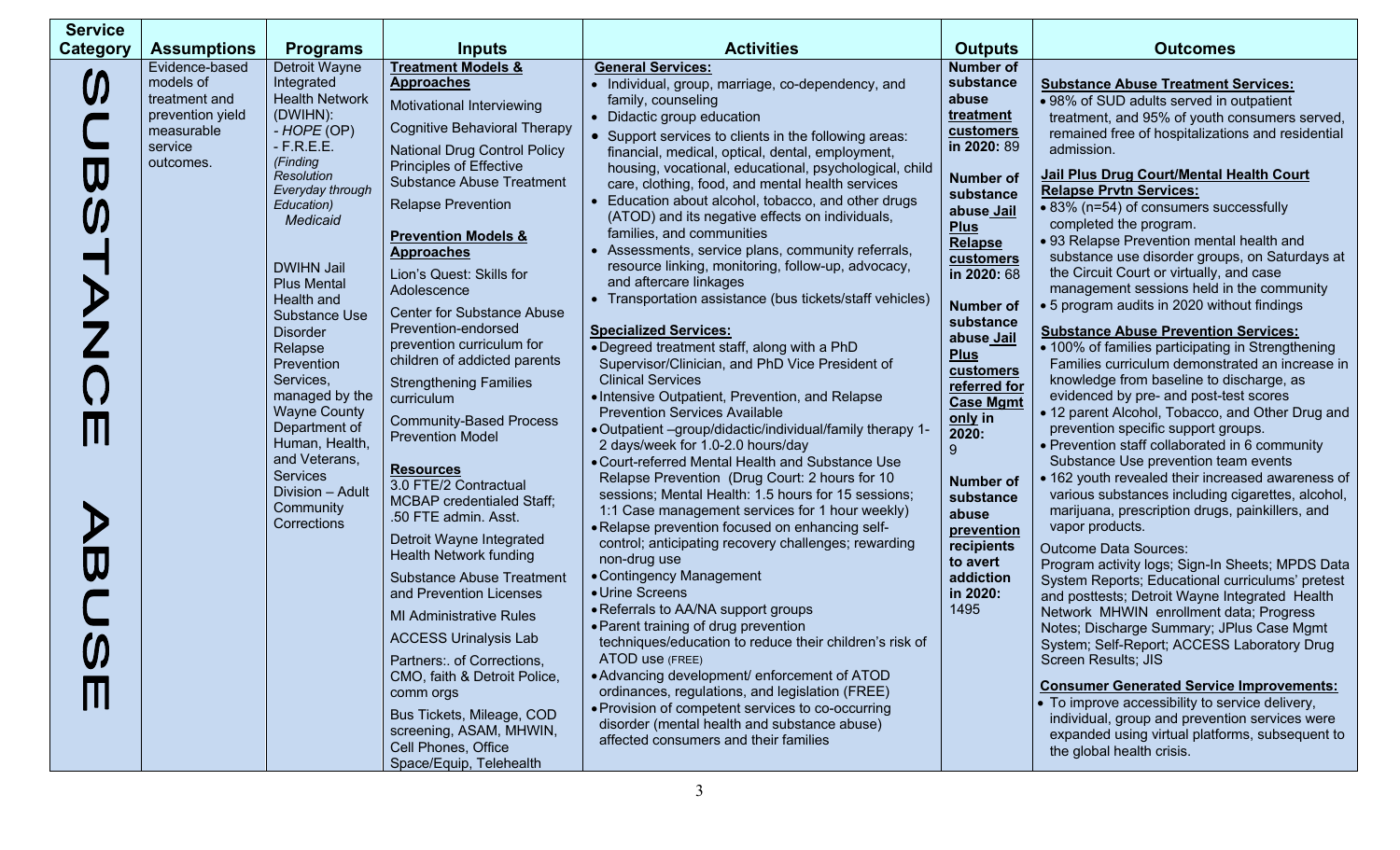| <b>Service</b><br><b>Category</b> | <b>Assumptions</b>                                                                                                                                                                                                                                                                                                                                                                                                             | <b>Programs</b>                                                                                                                                                     | <b>Inputs</b>                                                                                                                                                                                                                                                                                                                                                                                                                                                                                                                                                                                                                                                                                                                | <b>Activities</b>                                                                                                                                                                                                                                                                                                                                                                                                                                                                                                                                                                                                                                                                                                                                                                                                                                                                                                                                                                                                                                                                                                                                                                                                                                                                                                                                                                                                            | <b>Outputs</b>                                                                                                                                                                                                                                                                                                                                           | <b>Outcomes</b>                                                                                                                                                                                                                                                                                                                                                                                                                                                                                                                                                                                                                                                                                                                                                                                                                                                                                                                                                                                                                                                                                                                                                             |
|-----------------------------------|--------------------------------------------------------------------------------------------------------------------------------------------------------------------------------------------------------------------------------------------------------------------------------------------------------------------------------------------------------------------------------------------------------------------------------|---------------------------------------------------------------------------------------------------------------------------------------------------------------------|------------------------------------------------------------------------------------------------------------------------------------------------------------------------------------------------------------------------------------------------------------------------------------------------------------------------------------------------------------------------------------------------------------------------------------------------------------------------------------------------------------------------------------------------------------------------------------------------------------------------------------------------------------------------------------------------------------------------------|------------------------------------------------------------------------------------------------------------------------------------------------------------------------------------------------------------------------------------------------------------------------------------------------------------------------------------------------------------------------------------------------------------------------------------------------------------------------------------------------------------------------------------------------------------------------------------------------------------------------------------------------------------------------------------------------------------------------------------------------------------------------------------------------------------------------------------------------------------------------------------------------------------------------------------------------------------------------------------------------------------------------------------------------------------------------------------------------------------------------------------------------------------------------------------------------------------------------------------------------------------------------------------------------------------------------------------------------------------------------------------------------------------------------------|----------------------------------------------------------------------------------------------------------------------------------------------------------------------------------------------------------------------------------------------------------------------------------------------------------------------------------------------------------|-----------------------------------------------------------------------------------------------------------------------------------------------------------------------------------------------------------------------------------------------------------------------------------------------------------------------------------------------------------------------------------------------------------------------------------------------------------------------------------------------------------------------------------------------------------------------------------------------------------------------------------------------------------------------------------------------------------------------------------------------------------------------------------------------------------------------------------------------------------------------------------------------------------------------------------------------------------------------------------------------------------------------------------------------------------------------------------------------------------------------------------------------------------------------------|
|                                   | <b>Kinship care</b><br>cost-effectively<br>and efficiency<br>increases child<br>well-being/safety,<br>while decreasing<br>the need for out-<br>of-home<br>placement.<br><b>Homelessness</b><br>erodes family<br>security, well-<br>being, and self-<br>sufficiency.<br>The absence of<br>basic needs<br><i>increases</i><br>likelihood of<br>future crisis and<br>longer-term<br>dependence<br>upon formal<br>systems of care. | Family<br><b>Connections (FC)</b><br>- UWSEM<br>-Building<br><b>Foundations</b><br><b>Parenting Time</b><br>Supportive<br>Visitation<br>Intake<br><b>Department</b> | <b>Intervention Models &amp;</b><br><b>Approaches</b><br>Solution-focused counseling<br><b>Prevention Models &amp;</b><br><b>Approaches</b><br>- Family Connections (FC)<br><b>Model</b><br>- Arizona Self-Sufficiency<br><b>Matrix</b><br><b>Case Management</b><br><b>Approaches</b><br>Assessment, Service Plan,<br>and Crisis Intervention<br><b>Resources</b><br>8 Staff, 2 Interns<br><b>Michigan Child Protection</b><br>Law requirements<br><b>DHHS referring staff</b><br><b>Wayne State University</b><br><b>Family Connections</b><br><b>Advisory Council &amp; Partners</b><br><b>Empirical assessment tools</b><br>Mileage, Cell Phones, Office<br>Space/Equip<br><b>UWSEM Apricot Database</b><br>and 211 line | <b>General Services:</b><br>• Assessment, referral, linking, and follow-up into<br>BFDI services, as well as community resources<br>meeting families' needs beyond the scope of BFDI<br><b>services</b><br>. Initial contact with family is made within 24 hours<br>• Small caseloads allowing for intensive intervention<br>• Services are home-based and community-based<br>• Time-limited programming<br>• Ecological approaches to preventing future crises<br>· Specific assistance for families' basic needs<br>. Individual, Family, and Group Counseling<br>• Support groups<br>• Case Management<br><b>Specialized Services:</b><br>• Parenting education<br>• Teach/model: home management, budgeting,<br>communication and assertiveness skills<br>• Advocacy with schools, medical and mental<br>health facilities<br>• Housing and relocation assistance<br>• Assistance with food, clothing, appliances and other<br>concrete needs.<br>• Linkages to natural helping networks and ongoing<br>community supports<br>• Transportation support services<br>. Initial face to face contact with family in 24 hours<br>• Safety planning<br>. Individual and Family Activities<br>• FC Multi-family Activities<br>• Assistance with identifying stable, adequate<br>housing, including assistance with securing legal<br>documents (state identification, birth certificates,<br>etc.) necessary to secure housing | <b>Number of</b><br><b>FC family</b><br>preservation<br>prevention<br>recipients in<br>2020: 36<br><b>Number of</b><br><b>Parenting</b><br><b>Time</b><br><b>Supportive</b><br><b>Visitation</b><br>recipients in<br>2020: 57<br><b>Number of</b><br><b>individual</b><br>persons<br>(heads of<br>household)<br>served by<br>Intake . in<br>2020:<br>968 | <b>Family Preservation Intervention Services:</b><br>. 95% of children and families served received<br>intensive case management and in-home<br>counseling.<br>• 62% of families demonstrated an increase in<br>self-sufficiency from baseline to discharge using<br>ArdentCause software which is an increase from<br>53% in 2019.<br><b>Parenting Time Supportive Visitation:</b><br>•21 out of 57 families graduated to unsupervised<br>visits with their children<br>•23 DHHS Family Team Meetings were attended<br>to develop integrated reunification plans with<br>parents and DHHS<br><b>Intake Services:</b><br>.968 calls were received by the Intake Dept.<br>•98% requiring routine services<br>● 62% (n=600) of calls were seeking housing<br>information/assistance<br>•4% of callers (n=40) sought services after hours<br>on the agency emergency phone<br>Outcome Data Sources: Intake Database(EBO)<br><b>Consumer Generated Service Improvements:</b><br>• Develop/redesign program brochures/flyers to<br>increase information sharing from persons within<br>services to others.<br><b>Building Communities Partner:</b><br>• New Program in Oct. 2020 |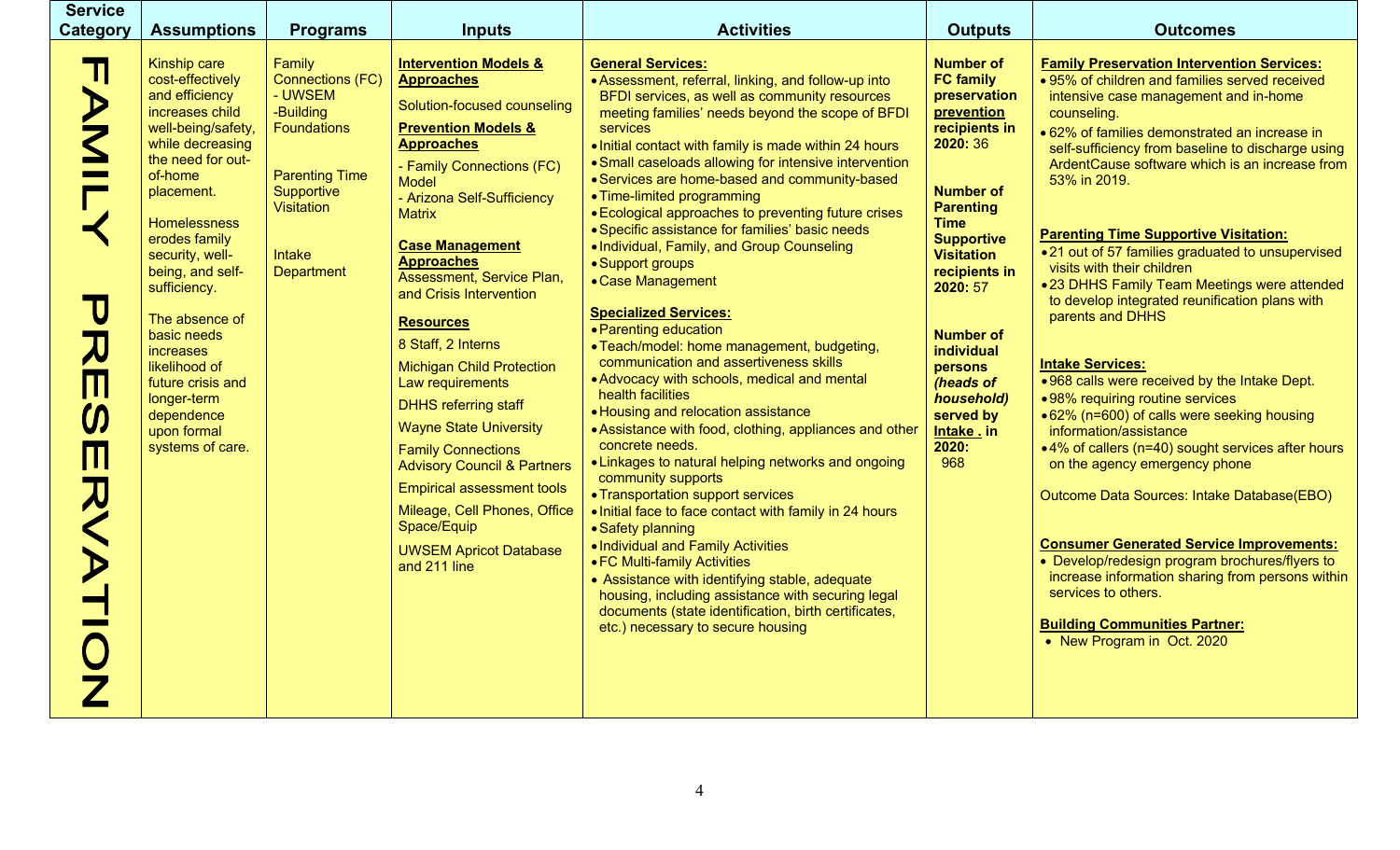| <b>Service</b><br><b>Category</b> | <b>Assumptions</b>                                                                                                                                                                        | <b>Programs</b>                                                                                                                     | <b>Inputs</b>                                                                                                                                                                                                                                                                                                                                                                                                                                                                                                                                                                           | <b>Activities</b>                                                                                                                                                                                                                                                                                                                                                                                                                                                                                                                                                                                                                                                                                                                                                                                                                                                                                                                                                                                                                                                                                                                                                                                                                                              | <b>Outputs</b>                                                                                                                                                                                                                                                                                                                                                                                                               | <b>Outcomes</b>                                                                                                                                                                                                                                                                                                                                                                                                                                                                                                                                                                                                                                                                                                                                                                                |
|-----------------------------------|-------------------------------------------------------------------------------------------------------------------------------------------------------------------------------------------|-------------------------------------------------------------------------------------------------------------------------------------|-----------------------------------------------------------------------------------------------------------------------------------------------------------------------------------------------------------------------------------------------------------------------------------------------------------------------------------------------------------------------------------------------------------------------------------------------------------------------------------------------------------------------------------------------------------------------------------------|----------------------------------------------------------------------------------------------------------------------------------------------------------------------------------------------------------------------------------------------------------------------------------------------------------------------------------------------------------------------------------------------------------------------------------------------------------------------------------------------------------------------------------------------------------------------------------------------------------------------------------------------------------------------------------------------------------------------------------------------------------------------------------------------------------------------------------------------------------------------------------------------------------------------------------------------------------------------------------------------------------------------------------------------------------------------------------------------------------------------------------------------------------------------------------------------------------------------------------------------------------------|------------------------------------------------------------------------------------------------------------------------------------------------------------------------------------------------------------------------------------------------------------------------------------------------------------------------------------------------------------------------------------------------------------------------------|------------------------------------------------------------------------------------------------------------------------------------------------------------------------------------------------------------------------------------------------------------------------------------------------------------------------------------------------------------------------------------------------------------------------------------------------------------------------------------------------------------------------------------------------------------------------------------------------------------------------------------------------------------------------------------------------------------------------------------------------------------------------------------------------|
|                                   | Community<br>development<br>initiatives<br>increase<br>community<br>safety<br>neighborhood<br>beautification,<br>and citizen<br>empowerment,<br>while reducing<br>juvenile<br>delinquency | Restorative<br><b>Practices</b><br>My Brother's<br>Keeper (Obama<br><b>Foundation Boys</b><br>and Young Men<br>of Color) Initiative | <b>Prevention Models &amp;</b><br><b>Approaches</b><br><b>Restorative Practices</b><br>Neighborhood Peace and<br><b>Safety Walks</b><br><b>Monthly Community</b><br><b>Engagement Meetings</b><br>R.E.A.L. (Restorative,<br>Engaged, Aspiring, Leading)<br>Brothers - Joven-Noble<br>Curriculum<br><b>Resources</b><br>5 Staff, multiple volunteers<br><b>Skillman Foundation funding</b><br><b>Kresge Foundation Funding</b><br>Detroit's Osborn, Cody<br>Rouge, and Denby residents<br>Mileage, Cell Phones, Office<br>Space/Equip, Community<br>Meeting Space, Video<br>Conferencing | <b>General Services:</b><br>. Building community and repairing harm throughout<br>Detroit, the region, and nationally using Restorative<br><b>Practices training</b><br>• Strengthen and preserve families by empowering<br>our youth in Detroit's Osborn, Denby, and Cody<br>Rouge neighborhoods<br>• Community engagement initiatives that build<br>community safety and advance neighborhood<br>goals developed, and monitored by, residents<br><b>Specialized Services:</b><br>• Harambee Brotherhood Groups utilize Restorative<br>Practices techniques during afterschool<br>programming at area schools to foster problem-<br>solving skills, and develop community, amongst<br>boys and young men of color who are being<br>prepared as Youth Ambassadors in their schools<br>and communities:<br>- Hope Academy<br>- Pulaski K-8<br>- West Side Academy - Osborn High School<br>- Fisher Academy Upper School<br>• In 2020, Black Family Development, Inc. (BFDI)<br>was honored to partner with residents, who were<br>provided with community development and support<br>through community luncheons. During monthly<br>community luncheons residents receive<br>COMPSTAT crime data and develop relationships<br>with police and elected officials | <b>Number of</b><br>persons<br>trained in<br>2020 in<br><b>Restorative</b><br><b>Practices</b><br><b>Model: 100</b><br>*Number of<br>community<br>development<br>residents<br>reached in<br>2020 by<br><b>Detroit</b><br>community:<br>- Osborn:<br>over 200<br>residents<br>- Denby: 180<br>residents<br>$-Cody$<br>Rouge: 200<br>residents (in<br><b>Bi-monthly</b><br>meetings)<br>*Output<br>impacted by the<br>pandemic | • BFDI hosts 10 trained and licensed Restorative<br>Practices practitioners.<br>• BFDI's MBK Ambassadors volunteered and<br>served at the Annual Arise Detroit Denby<br>Community Beautification Day in August.<br>• 2 MBK Detroit Youth Ambassadors who are<br>committed, male leaders in their schools, and<br>community participated as peer leaders on a<br>panel for younger participants in a virtual<br>Strengthening Families session in 2020.<br>• Over 350 Block Clubs in Osborn and Cody<br>Rouge to-date.<br>. Over 580 community members engage monthly<br>in restorative community meetings.<br><b>Consumer Generated Service Improvements:</b><br>Community-based programming was provided<br>using video conferencing and the families were<br>engaged throughout the process. |